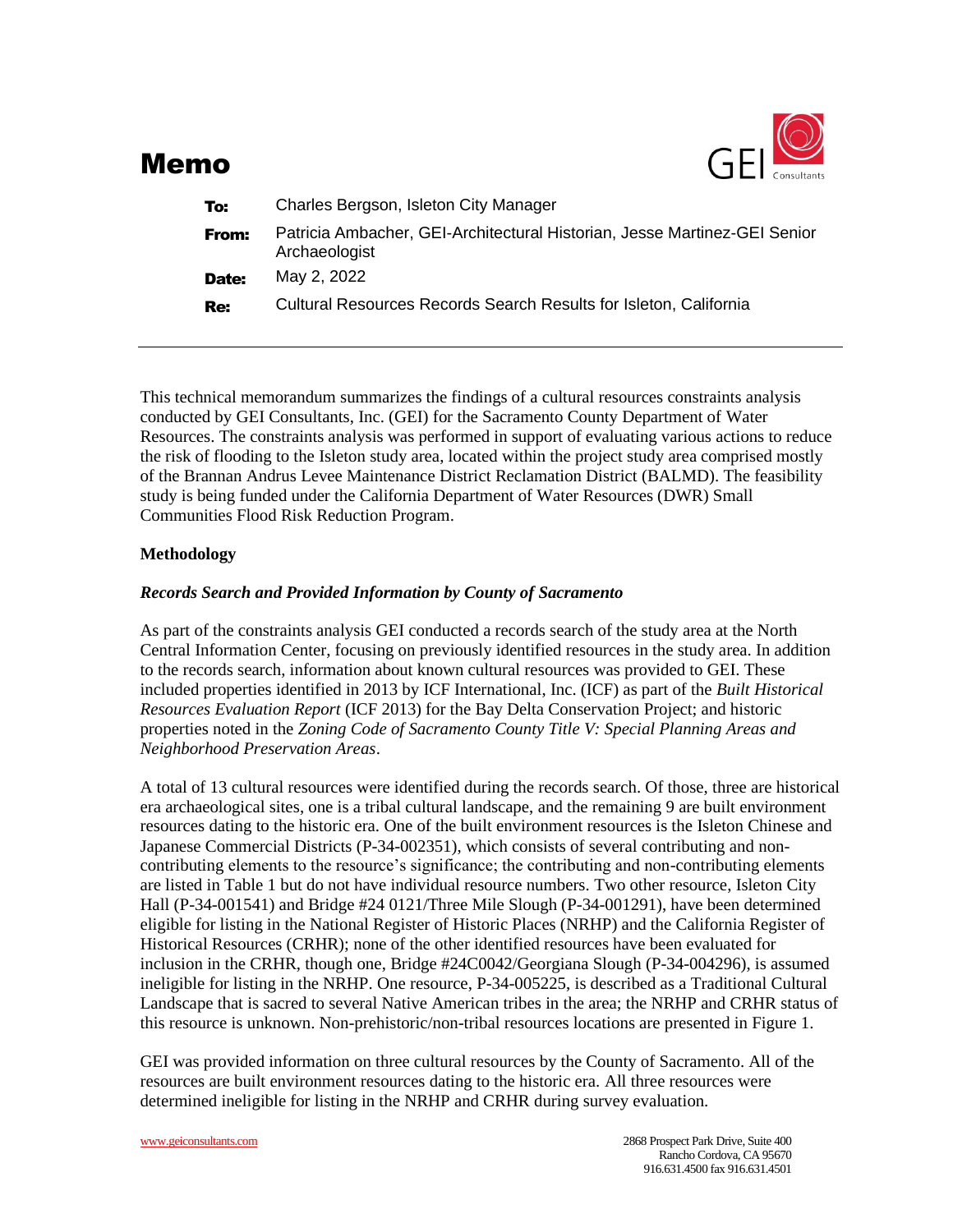Results of the records search are summarized in Table 1. All non-restricted sites included below in Table 1 are shown and identified in Figure 1. Resources identified by the County of Sacramento are summarized in Table 2. Each table is followed by brief descriptions of identified resources and the contributing elements of the Isleton Chinese and Japanese Commercial Districts (P-34-002351).

In addition to the above resources located within the Isleton study area, the entire study area is itself a part of the Sacramento-San Joaquin Delta National Heritage Area (SSJDNHA). Established on March 12, 2019, the SSJDNHA, the first National Heritage Area established in California, supports historic preservation, natural resource conservations, recreation, heritage tourism, and educational projects but otherwise have no effect on water rights, property rights, or hunting and fishing rights within the designated area.

| Primary $\#^1$ | <b>Resource Name</b>                 | <b>Resource Location</b> | <b>CHR Status Code<sup>2</sup></b> |
|----------------|--------------------------------------|--------------------------|------------------------------------|
| None           | <b>Chinese American</b><br>Community | <b>Main Street</b>       | $7R^3$                             |
| None           | <b>Union Ice House</b>               | 2 Main Street            | 1D <sup>4</sup>                    |
| None           | Unknown                              | 3 Main Street            | 1D                                 |
| None           | <b>U-Like Market</b>                 | 7 Main Street            | $6X^5$                             |
| None           | None                                 | 8 Main Street            | 6X                                 |
| None           | Lee Bait Shop                        | 8 Main Street            | 6X                                 |
| None           | None                                 | 10 Main Street           | 6X                                 |
| None           | <b>Isleton Cleaners</b>              | 10 Main Street           | 6X                                 |
| None           | Eagle's Store                        | 11 Main Street           | 1D                                 |
| None           | Paul's Barber Shop and<br>Garage     | 12 Main Street           | 1D                                 |
| None           | None                                 | 13 Main Street           | 1D                                 |
| None           | None                                 | 14 Main Street           | 6X                                 |
| None           | Antiques and Gifts                   | 15 Main Street           | 1D                                 |
| None           | Lee Brothers Dry Goods<br>and Garage | 16 Main Street           | 1D                                 |
| None           | Hop Fat & Company                    | 17 Main Street           | 1 <sub>D</sub>                     |
| None           | None                                 | 18 Main Street           | 1 <sub>D</sub>                     |

## **Table 1. Records Search Results**

 $37R$  – Identified in reconnaissance level survey, not evaluated.

 $1$  A Primary Number is assigned by an Information Center and is simply a tracking number used by the Information Centers.

<sup>2</sup> California Historical Resources Status Code. This coding system is used by the California Office of Historic Preservation (OHP) for the identification, evaluation, and understanding of historic resources. It reflects an opinion or action done at a specific point of time. See OHP's *Technical Assistance Bulletin #8* for detailed explanation on the coding system available a[t http://www.ohp.parks.ca.gov/pages/1069/files/tab8.pdf.](http://www.ohp.parks.ca.gov/pages/1069/files/tab8.pdf) 

<sup>4</sup> 1D – Contributor to a district or multiple resource property listed in the National Register of Historic Places (NRHP) by the Keeper. Listed on the California Register of Historical Resources (CRHR).

 $56X -$  Determined ineligible for the NRHP by the State Historical Resources Commission of The Keeper of the National Register (The Keeper).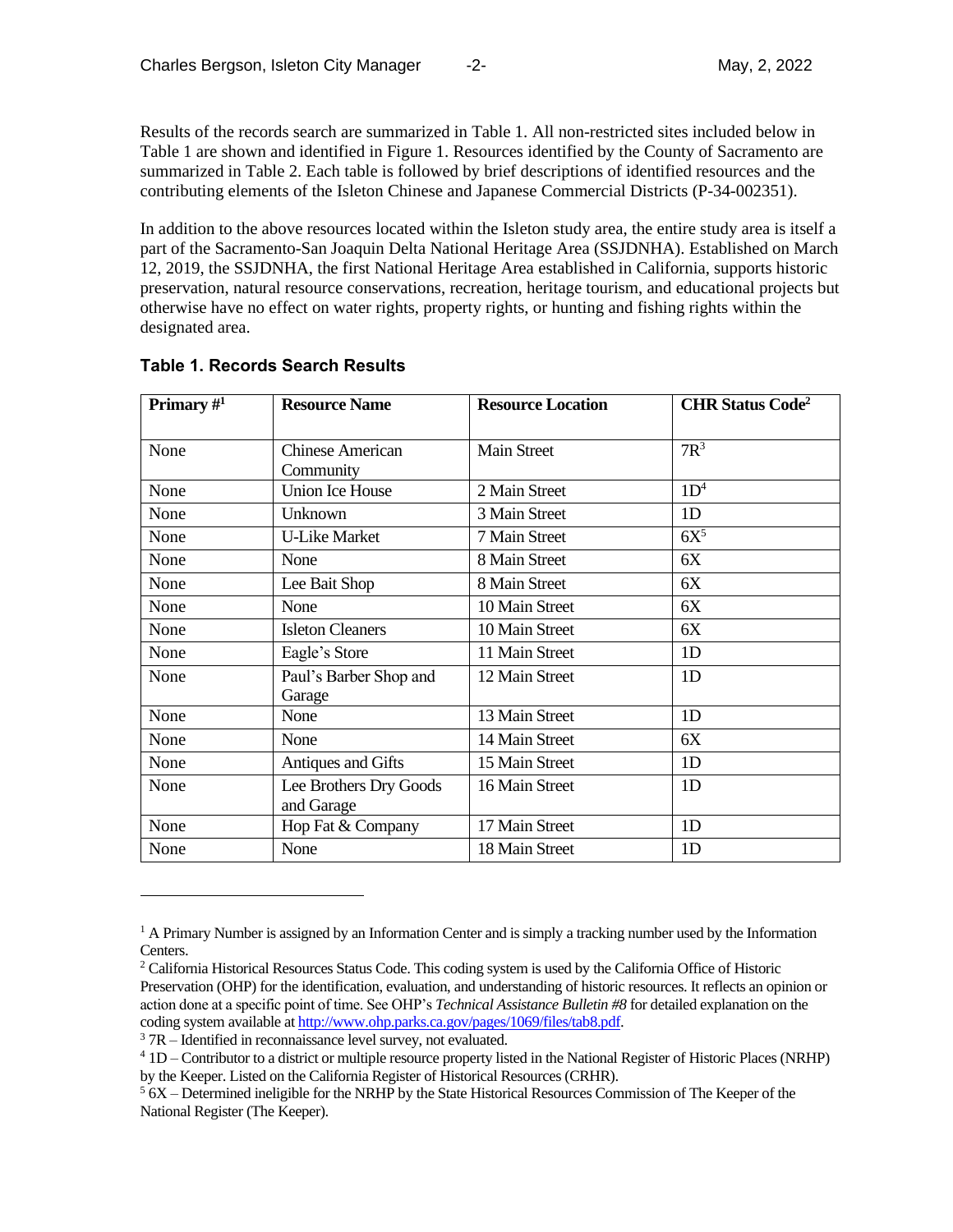| Primary $#^1$ | <b>Resource Name</b>                       | <b>Resource Location</b> | <b>CHR Status Code<sup>2</sup></b> |
|---------------|--------------------------------------------|--------------------------|------------------------------------|
| None          | Delta Daze Inn                             | 20 Main Street           | 6X                                 |
| None          | Isleton Bait Shop/Quong<br>Wo Sing         | 21 Main Street           | 1D                                 |
| None          | Pineapple Restaurant and<br>Garage         | 22 Main Street           | 1D                                 |
| None          | None                                       | 23 Main Street           | 1D                                 |
| None          | <b>ANC Market and Garage</b>               | 24 Main Street           | 1D                                 |
| None          | None                                       | 25 Main Street           | 2D3 <sup>6</sup>                   |
| None          | Yet Siong Café/Chop Suey<br>House and Shed | 26 Main Street           | 1D                                 |
| None          | <b>Bing Kung Tong Building</b>             | 27 Main Street           | 1D                                 |
| None          | <b>Boarding House</b>                      | 31 Main Street           | 1D                                 |
| None          | Rogelio's Restaurant                       | 34 Main Street           | 6X                                 |
| None          | Firehouse and Garage                       | 35 Main Street           | 6X                                 |
| None          | None                                       | 36 Main Street           | $6X^7$                             |
| None          | None                                       | 37 Main Street           | 1D                                 |
| None          | None                                       | 38 Main Street           | 6X                                 |
| None          | Chinatown Wash-Dry                         | 38 Main Street           | 6X                                 |
| None          | Dragon Lady                                | 39 Main Street           | 6X                                 |
| None          | <b>Hobby Shop</b>                          | 40 Main Street           | 1D                                 |
| None          | None                                       | 41 Main Street           | 1D                                 |
| None          | None                                       | 43 Main Street           | 1D                                 |
| None          | Harmony Shop and Garage                    | 45 Main Street           | 1D                                 |
| None          | D&L Card Room and<br>Casino and Garage     | 46 Main Street           | 1D                                 |
| None          | None                                       | 47 Main Street           | 1D                                 |
| None          | Verco Club                                 | 48 Main Street           | 1D                                 |
| None          | None                                       | 49 Main Street           | 6X                                 |
| None          | None                                       | 50 Main Street           | 1D                                 |
| None          | River Club                                 | 50 Main Street           | 1D                                 |
| None          | <b>Book Store</b>                          | 51 Main Street           | 6X                                 |
| None          | None                                       | 52 Main Street           | 6X                                 |
| None          | Design Studio                              | 52 Main Street           | 1D                                 |
| None          | None                                       | 52 Main Street           | 6X                                 |
| None          | None                                       | 53 Main Street           | 6X                                 |
| None          | None                                       | 54 Main Street           | 1D                                 |
| None          | <b>Thrift Store</b>                        | 55 Main Street           | 6X                                 |
| None          | None                                       | 56 Main Street           | 1D                                 |

 $^6$  2D3 – Contributor to a district determined eligible for the NRHP by Part 1 Tax Certification. Listed in the CRHR.<br><sup>7</sup> In 1986, OHP assigned a 2S2 status code to the property and later in 1991 it was included in the N for the historic district. The Keeper determined it was not eligible for the NRHP.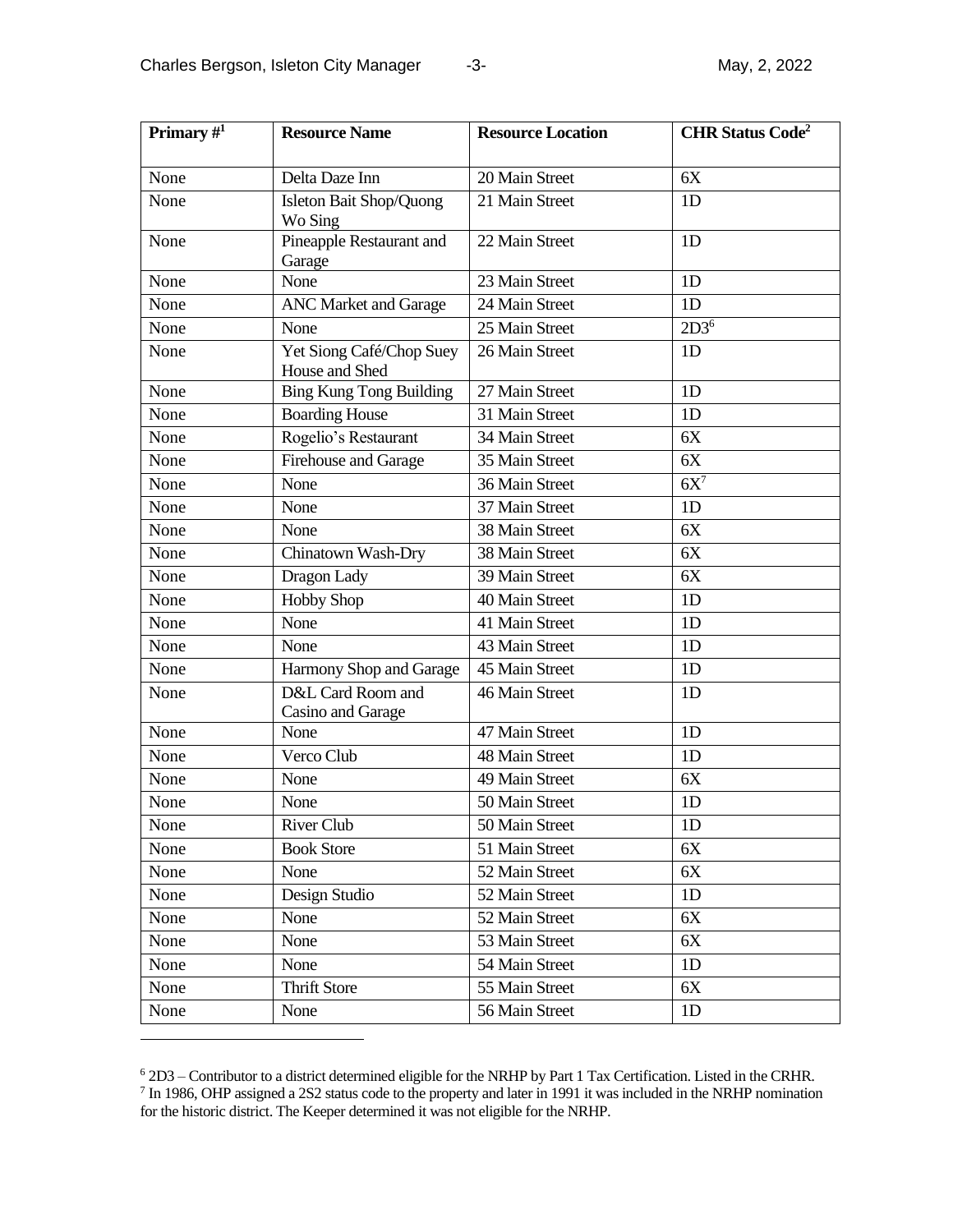| Primary $#^1$ | <b>Resource Name</b>                                                  | <b>Resource Location</b>                                   | <b>CHR Status Code<sup>2</sup></b> |
|---------------|-----------------------------------------------------------------------|------------------------------------------------------------|------------------------------------|
| None          | None                                                                  | 57 Main Street                                             | 1D                                 |
| None          | None                                                                  | 57 Main Street                                             | 6X                                 |
| None          | None                                                                  | 58 Main Street                                             | 6X                                 |
| None          | None                                                                  | 59 Main Street                                             | 1D                                 |
| None          | None                                                                  | 59 Main Street                                             | 6X                                 |
| None          | None                                                                  | 60 Main Street                                             | 6X                                 |
| None          | Metal Auto Storage<br><b>Building</b>                                 | 61 Main Street                                             | 6Y <sup>8</sup>                    |
| None          | None                                                                  | 63 Main Street                                             | 1D                                 |
| None          | <b>General Telephone</b>                                              | 64 Main Street                                             | 6X                                 |
| None          | None                                                                  | 66 Main Street                                             | 1D                                 |
| None          | <b>Steamboat Slough Bridge</b>                                        | SR 160                                                     | 4CM <sup>9</sup>                   |
| P-34-001524   | Unknown                                                               | Restricted                                                 | Unknown                            |
| P-34-001525   | Unknown                                                               | Restricted                                                 | Unknown                            |
| P-34-001526   | Unknown                                                               | Restricted                                                 | Unknown                            |
| P-34-001541   | <b>Isleton City Hall</b>                                              | 100 2 <sup>nd</sup> Street                                 | $2S2^{10}$                         |
| P-34-002110   | Unknown                                                               | Unknown                                                    | Unknown                            |
| P-34-002143   | <b>Sacramento River Levees</b>                                        | Unknown                                                    | Unknown                            |
| P-34-002351   | <b>Isleton Chinese and</b><br>Japanese Commercial<br><b>Districts</b> | N/A                                                        | $1S^{11}$                          |
| P-34-002473   | <b>Isleton Oriental School Site</b>                                   | <b>Main Street</b>                                         | 7R                                 |
| P-34-004296   | <b>Bridge</b><br>#24C0042/Georgiana<br>Slough                         | 1.5 miles east of Isleton                                  | $6Y$ <sup>12</sup>                 |
| P-34-005111   | Southern Pacific Company                                              | Unknown                                                    | Unknown                            |
| P-34-001291   | Bridge #24 0121/Three<br>Mile slough                                  | 4.5 miles southeast of Rio<br>Vista                        | $2^{13}$                           |
| P-34-002111   | <b>JSA005</b>                                                         | West side of SR 160<br>between postmiles 9.75 and<br>10.35 | $7^{14}$                           |

<sup>8</sup> 6Y – Determined ineligible for the NRHP by consensus through Section 106 process – not evaluated for the CRHR or local listing.

<sup>9 4</sup>CM – Master List-State Owned Properties - PRC§5024.

 $10\,2$ S2 – Individual property determined eligible for the NRHP by a consensus through Section 106 process. Listed in the CRHR.

<sup>&</sup>lt;sup>11</sup> 1S – Individual property listed in the NRHP by The Keeper. Listed in the CRHR.

<sup>&</sup>lt;sup>12</sup> This status code is assumed because the bridge is a Category 5 (Not eligible for the NRHP) on the Caltrans Bridge List.

<sup>&</sup>lt;sup>13</sup> 2 – Properties determined eligible for listing in the NRHP or the CRHR.

 $14$  7 – Not evaluated for the NRHP or CRHR or needs reevaluation.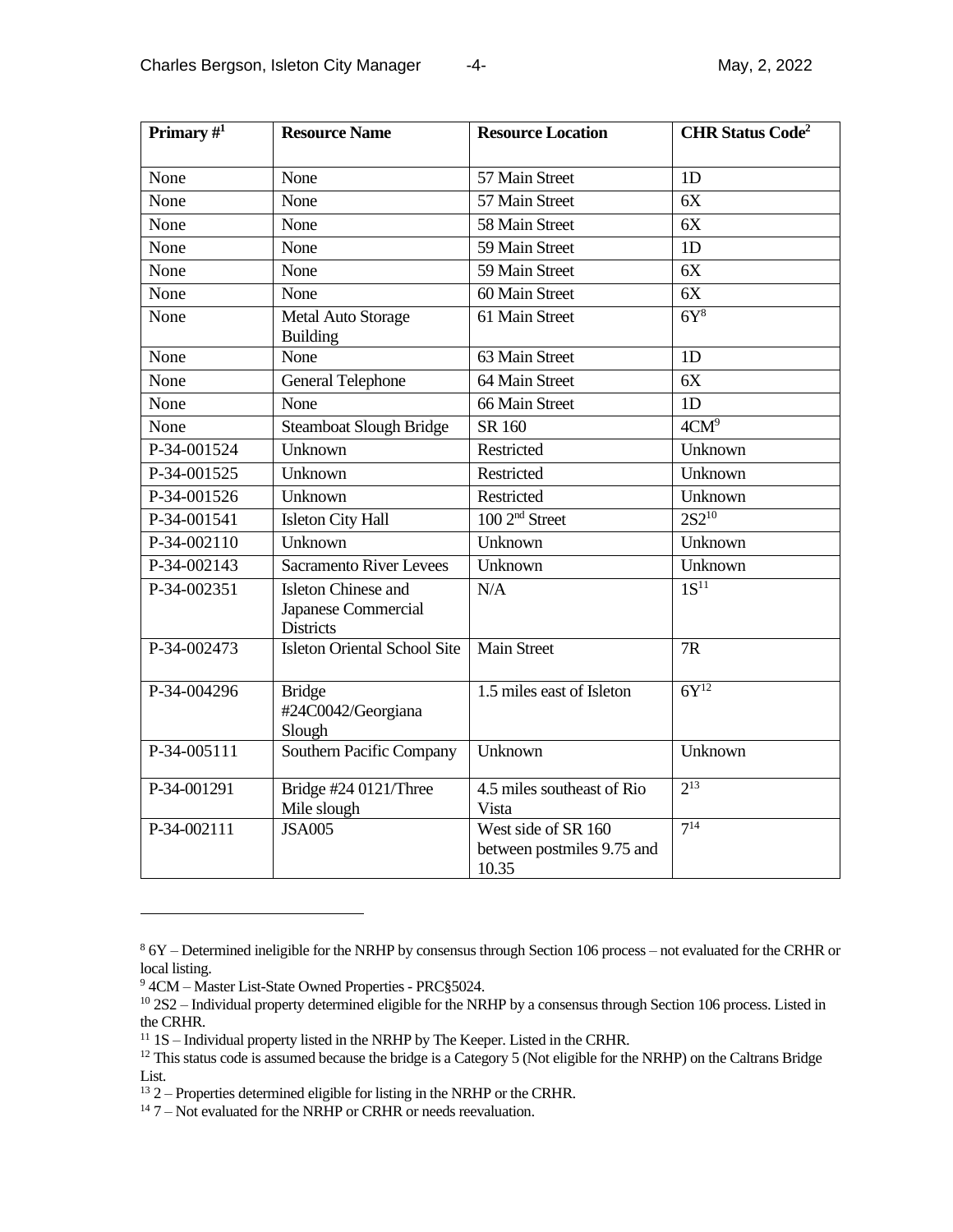| Primary $\#^1$ | <b>Resource Name</b> | <b>Resource Location</b> | <b>CHR Status Code<sup>2</sup></b> |
|----------------|----------------------|--------------------------|------------------------------------|
| P-34-005225    | Sacramento River TCL | Restricted               | Unknown                            |

## *Archaeological Resources*

**P-34-001524 –** This is a historic archaeological site identified as foundations/structure pads, landscaping/orchard, privies/dumps/trash scatters, and road/trails/railroad grades. It was first recorded in 2005 by PAR Environmental Services (PAR) as part of the report titled *A Cultural Resource Investigation of the East Waterfront Neighborhood Tentative Map Area*. Two years later it was rerecorded by Far Western Anthropological Resource Group (Far Western) as part of the *Cultural Resources Inventory of California Department of Transportation (Caltrans) District 3 Rural Conventional Highways in Butte, Colusa, El Dorado, Glenn, Nevada, Placer, Sacramento, Sierra, Sutter Yolo, Can Yuba Counties*.

**P-34-001525 –** This historic archaeological site was identified by the same previous firms that recorded P-34-001524. It is a similar site, but also recorded were walls/fences, standing structures, and a tunnel entrance.

**P-34-001526 –** This historic archaeological site was recorded by PAR in 2005 as part of the previously stated report (see P-34-001524). It was identified as foundations/structure pads and privies/dumps/trash scatter.

#### *Built Environment Resources*

**P-34-001541 (Isleton City Hall) –** This building was constructed in 1926 and was determined significant under NRHP Criterion A. That determination automatically placed it in the CRHR making it a historical resource for the purposes of CEQA.

**P-34-002110 –** This is a pumphouse first recorded in 20067 by JRP Historical Consulting, LLC (JRP) as part of the *Cultural Resources Inventory of Caltrans District 3 Rural Conventional Highways in Butte, Colusa, El Dorado, Glenn, Nevada, Placer, Sacramento, Sierra, Sutter Yolo, and Yuba Counties*. In 2017 Tremaine & Associates, Inc. (Tremaine) did an update and re-recorded the structure as part of the *Archaeological and Historic Architectural Survey Report for the Isleton Water Distribution Improvement Project*. Its CEQA status as a historical resource is unknown.

**P-34-002143 (Sacramento River Levee) –** In 2008, JRP recorded the levees for the abovementioned Caltrans District 3 report. Later that year SWCA Environmental Consultants recorded the levees as part of the report titled *Levee Repair Project at 20 Locations in Colusa, Sacramento, Sutter, Tehama and Yolo Counties*. In 2012, PG&E noted the levees as part of the report *PG&E Brannan Island Restoration Project*. Tremaine updated the 2008 recordation as part of their above-named report for the Isleton Water Distribution Improvement Project. Its CEQA status as a historical resource is unknown.

**P-34-002351 (Isleton Chinese and Japanese Commercial District)–** This is a historic district listed in the NRHP in 1991. The original nomination identified 41 contributing buildings and 23 non-contributing buildings. When the nomination was approved by The Keeper one contributing building was determined to be a non-contributor making 40 contributing buildings recognized by SHPO. Figure 2 contains a close-up map of the Isleton Chinese and Japanese Commercial District, indicating the locations of the contributing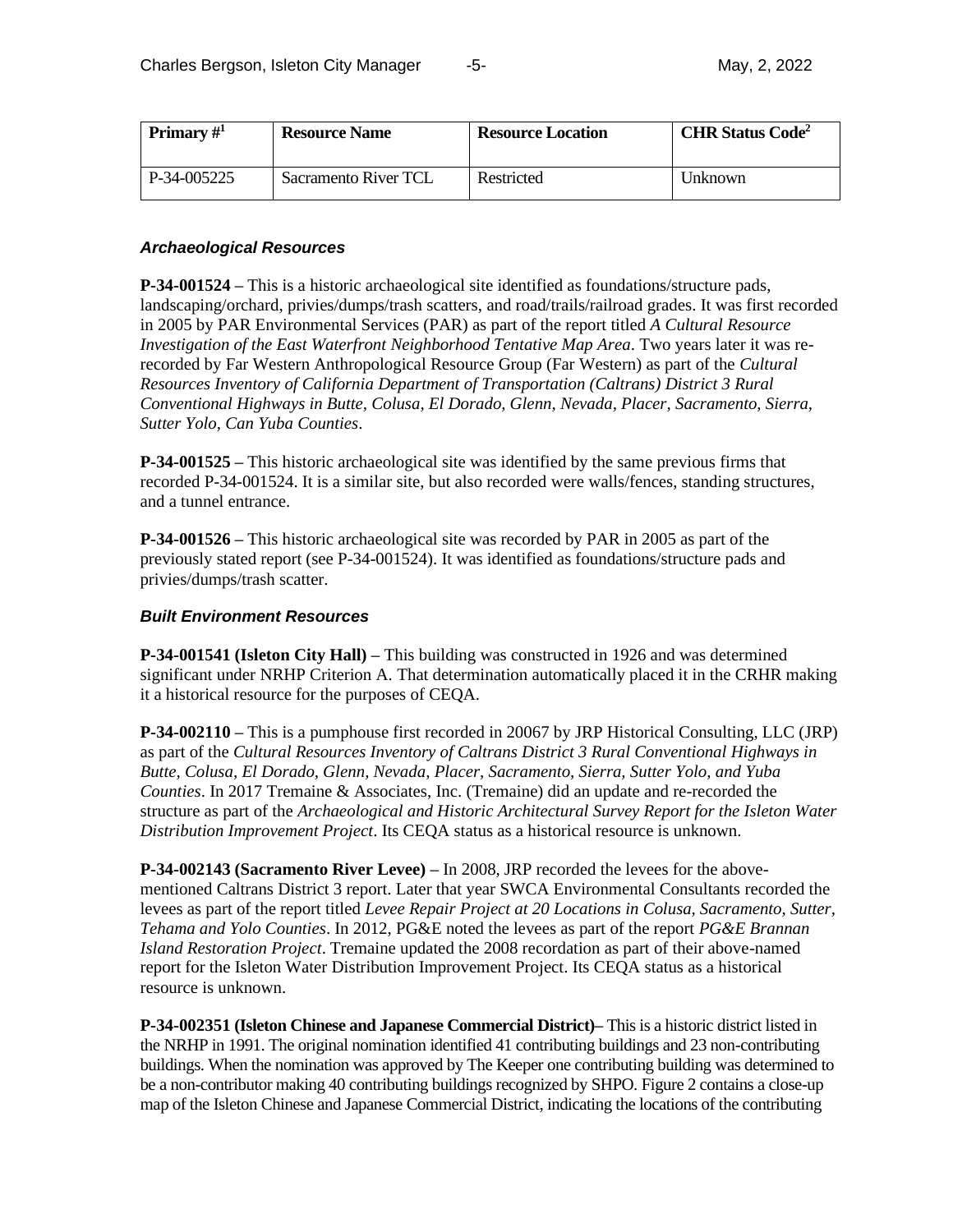historic buildings structures that are primarily located on either side of Main Street Isleton, between E and H Streets.

The district is significant under Criterion A and C in the areas of commerce, ethnic heritage, and architecture. The period of significance is 1926-1941. Below are the contributing buildings to the historic district as they were identified on the *Directory of Properties in the Historic Property Data File for Sacramento County* (*Property Data File*) (April 2012). The district and all its contributing properties were automatically listed on the CRHR and are considered historical resources under CEQA. Unless otherwise noted, the summaries of the properties are taken from the 1990 NRHP nomination form for the Isleton Chinese and Japanese Commercial Districts (Maniery and Cunningham 1990).

- **1. 2 Main Street –** This property is in the Chinese section of the historic district and was built in 1926 as an ice plant.
- **2. 3 Main Street –** Is a garage built in 1926. At the time it was listed it was described as a red brick commercial building and historically housed an auto repair shop. This property is in what was the Chinese section of Isleton.
- **3. 11 Main Street –** This is a commercial building built in 1926 and was historically a grocery and dry goods store that operated into the 1930s. This property is in what was the Chinese section of Isleton.
- **4. 12 Main Street –** This property contains two contributors to the historic district. It is in what was the Chinese section of Isleton and was built in 1926 as a soft drink store and pool hall. The associated garage is also a contributor.
- **5. 13 Main Street –** Located in the Chinese section of the town, it was built in 1926 likely for J. W. Gardiner, president of the Gardiner Improvement Company. This company owned the land in 1926. Historically it operated as a pool hall and barber shop until at least 1931.
- **6. 15 Main Street –** Historically this building was occupied by a notions and clothing store in the Chinese section of Isleton.
- **7. 16 Main Street –** Like most of the building sin Isleton, this was constructed in 1926. As of 1990 it was one of only two Chinese-American owned and operated business in Isleton. Its associated rear garage is also considered a contributing resource to the historic district. Historically, it operated as a soft drink and restaurant business.
- **8. 17 Main Street –** Historically, this building was used for storage. By 1931, it was converted into a residence for the daughter of Sing Toy.
- **9. 18 Main Street –** This residence was built in 1926 that was historically in the Chinese section of Isleton.
- **10. 21 Main Street –** This commercial building was constructed in 1926. It was used by the Quong Wo Sing Company and it was operated as a general merchandise store.
- **11. 22 Main Street –** This commercial building was built in 1926 after the fire that destroyed much of the Chinese section of Isleton. The building's associated rear garage is also a contributor to the historic district.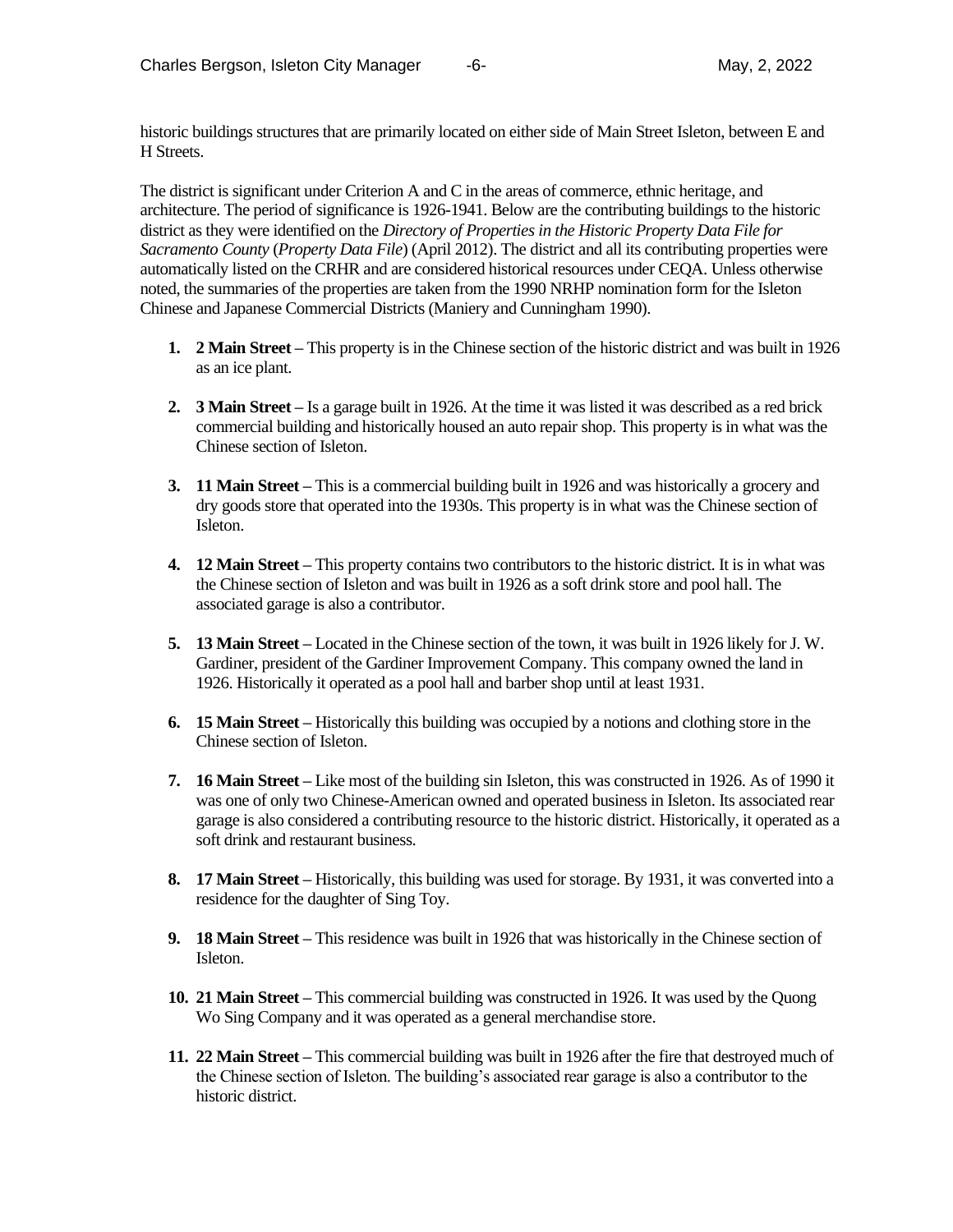- **12. 23 Main Street –** Historically, this building was owned by Sing Toy and was built in 1926 to be used as a dry goods store.
- **13. 24 Main Street –** During the late 1920s and early 1930s, this building housed a grocery and meat store. The west half of the building was constructed in 1926 and mid-1950s addition was built on the east side of the original building. Its associated rear garage is also a contributor.
- **14. 25 Main Street –** This building is also listed in the NRHP nomination as 23 Main Street, but on the OHP *Property Data File* it has a separate address. The available information does not provide clarification.
- **15. 26 Main Street –** This commercial building and its associated rear shed are both contributors to the historic district. This is a brick building constructed in 1926 after the fire in the Chinese section of Isleton. The shed was added between 1928 and 1931.
- **16. 31 Main Street –** The commercial building was constructed in 1926. The NRHP nomination also provides an address of 35 Main Street, but that address is listed separately on the OHP *Property Data File* as a non-contributing building. The available information does not provide clarification.
- **17. 37 Main Street –** This residence is in what was historically the Japanese section of town. It was originally used as a dry goods, boot, and shoe store.
- **18. 40 Main Street –** This is a brick building built in 1926 in the historically Japanese section of Isleton. Originally the building housed a general store.
- **19. 41 Main Street –** The building originally had a residence in the back part of the building and the commercial portion was used as a soft drink and notions store in the late 1920s. By 1931, the commercial operation contained a barber shop and sold cigars as well as soft drinks.
- **20. 43 Main Street –** Historically, this building was in the Japanese section of town. The commercial portion of the building originally had a cigar shop and pool hall.
- **21. 45 Main Street –** Both the commercial building and its rear shed are contributors to the historic district. Historically, the building housed a grocer, boot, and shoe store.
- **22. 46 Main Street –** This two-story building was built in 1926 in the Japanese section of town. Its rear garage is also a contributor to the historic district.
- **23. 47 Main Street –** This is a two-story building that historically operated as a hotel. By 1931 the hotel was restricted to the second floor and the first floor housed a grocery store and pool hall.

**P-34-002473 (Isleton Oriental School Site) –** This building was first recorded in 1980 by Kay Fujita of Ethnic Minority Cultural Resources. The records search provided no further information. Its CEQA status as a historical resource is unknown.

**P-34-004296 (Bridge #24C0042/Georgiana Slough) –** This bridge was determined by Caltrans as not eligible for the NRHP. It is identified as a Category 5 on the Caltrans Bridge List and Caltrans does not consider it a historical resource for the purposes of CEQA.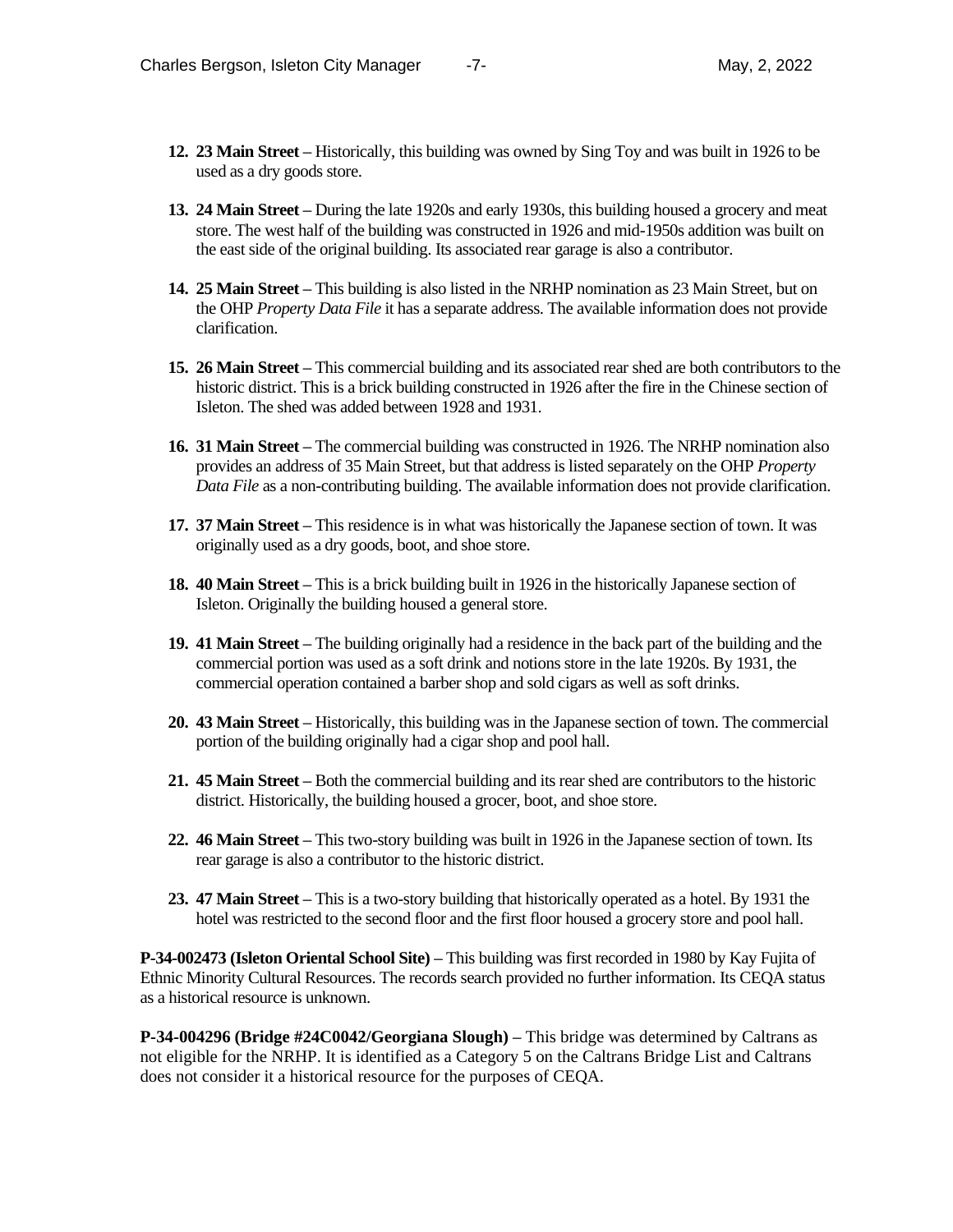**P-34-005111 (Southern Pacific Company) –** Based on the records search information it assumed that this is railroad line known as the Sacramento Southern line that extended from Walnut Grove to Isleton and the Golden State Cannery on the Mokelumne River. The spur from Isleton to the cannery was abandoned in 1951 (NCIC 2018:12). The resource was first recorded by Dames & Moore as part of the *Cultural Resources Survey Sacramento River Systems Evaluation Phase IV, Sacramento and Solano Counties*. Its CEQA status as a historical resource is unknown.

**P-34-001291 (Bridge #24 0121/Three Mile Slough) –** This lift bridge was built in 1949. In 2003, as part of the Caltrans Bridge Survey Update, the bridge was determined eligible under Criterion C for its type, period, and method of construction as a rare and important moveable bridge type. It was automatically listed in the CRHR and is considered a historical resource for the purposes of CEQA.

**P-34-002111 (JSA005) –** This is a row of eucalyptus trees that runs along the east bank of the Sacramento River, a short distance south of the Rio Vista Bridge. It was recorded in 2007 as part of a reconnaissance-level survey done by JRP as part to the Caltrans District 3 Rural Conventional Highways project. Its CEQA status as a historical resource is unknown.

**P-34-005225 (Sacramento River TCL) –** In 2018, Tremaine recorded and evaluated this natural landscape feature as part of the Isleton Water Distribution Improvement Project. Tremaine recommended the landscape was significant under NRHP Criterion A and CRHR Criterion 1 as a culturally significant natural landscape for its association with the cultural practices and beliefs of the Nisenan and Plains Miwok. The United Auburn Indian Community, Wilton Rancheria and Ione Band consider this landscape of tribal importance (Tremaine 2018:2). Its CEQA status as a historical resource is unknown.

| <b>Resource Name</b>         | <b>Resource Location</b>   | <b>CHRIS Status</b> |
|------------------------------|----------------------------|---------------------|
|                              |                            | Code                |
| Korth's Pirate's Lair Marina | 169 W. Brannan Island Road | $6Z^{15}$           |
| Willow Berm Marina           | 140 W. Brannan Island Road | 6Ζ                  |
| Riverboat Marina             | 106 W. Brannan Island Road | 6Z                  |

## **Table 2. Records from County of Sacramento**

## *Archaeological Resources*

No archaeological resources were identified in the records provided by Sacramento County.

## *Built Environment Resources*

**Korth's Pirate's Lair Marina –** ICF evaluated this marina and recommended that it was not eligible for the NRHP or the CRHR. It was noted in the report *Addendum 1: Built Historical Resource Report for the Bay Delta Conservation Plan Project*. The marina was developed between 1958 and 2005. Based on that evaluation it is not considered a historical resource for the purposes of CEQA.

**Willow Berm Marina –** ICF evaluated this marina and recommended that it was not eligible for the NRHP or the CRHR. It was noted in the report *Addendum 1: Built Historical Resource Report for the* 

<sup>&</sup>lt;sup>15</sup> 6Z – Found ineligible for the NRHP, CRHR, or local designation through survey evaluation.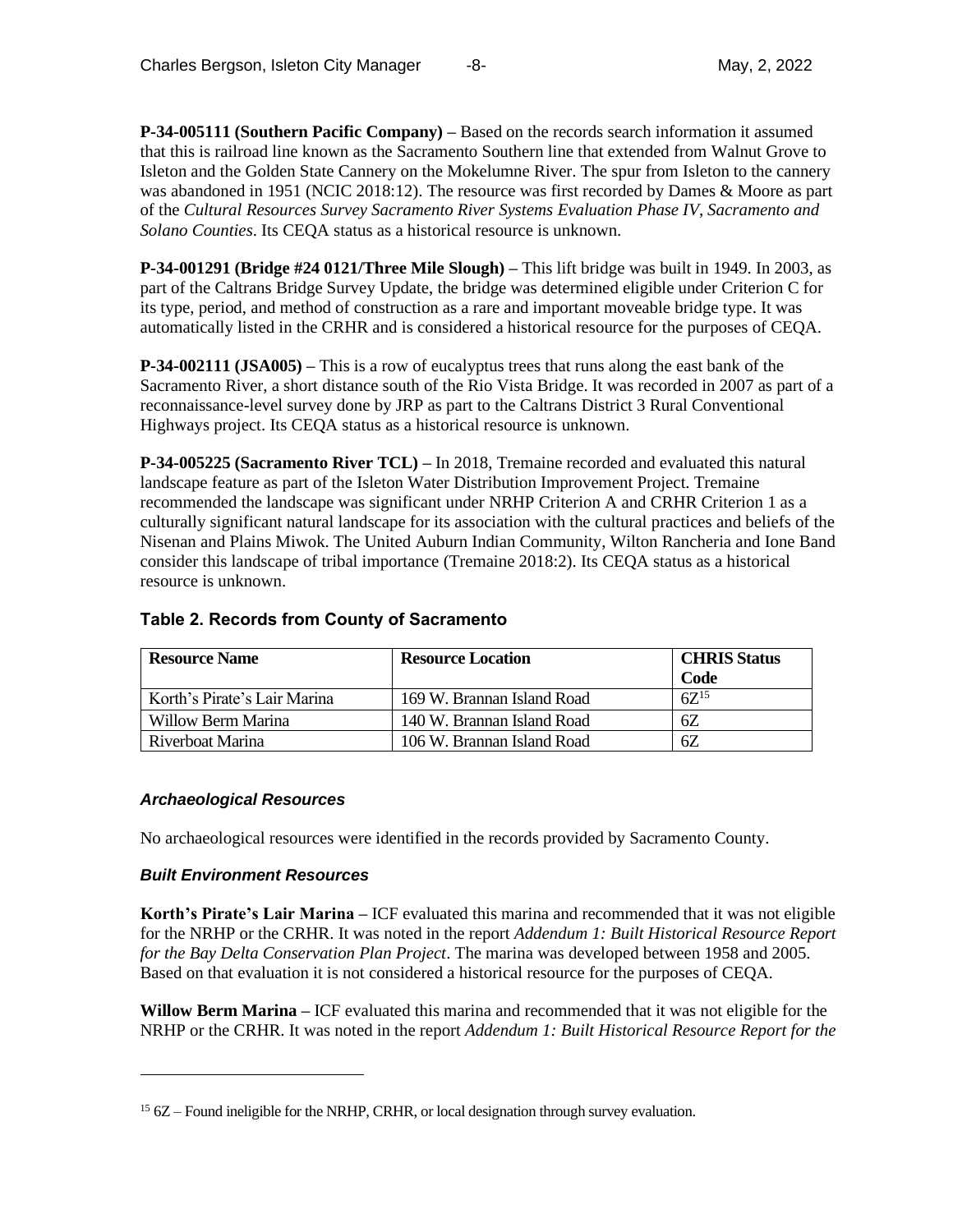*Bay Delta Conservation Plan Project*. It is estimated that marina was established in 1963. Based on that evaluation it is not considered a historical resource for the purposes of CEQA.

**Riverboat Marina –** ICF evaluated this marina and recommended that it was not eligible for the NRHP or the CRHR. It was noted in the report *Addendum 1: Built Historical Resource Report for the Bay Delta Conservation Plan Project*. Using aerial imagery, ICF estimated its development as beginning in 1957. Based on that evaluation it is not considered a historical resource for the purposes of CEQA.

#### *Consultation with Native American Tribes*

Prior to cone penetration test (CPT) borings that were excavated as part of studies in support of feasibility studies for the area, GEI architectural historian Patricia Ambacher contacted the Native American Heritage Commission (NAHC) requesting a search of their Sacred Lands File to determine if there were any reported tribal or sacred sites located within the study area. The NAHC responded on June 21, 2019 and stated that the search of their Sacred Lands File was negative for tribal resources/sacred sites within the study area. In addition, the NAHC provided a list of Native American representatives who might have information regarding cultural resources within the study area.

## **Findings and Recommendations**

A total of 16 resources were identified by the records search and the information provided by the County of Sacramento. Of these, three have previously been determined to be eligible for listing in the NRHP and CRHR, and therefore considered significant resources under federal and state regulations and requiring mitigation to any negative impacts they might incur as a result of federal undertakings or projects subject to CEQA. One of the resources found eligible for the NRHP and CRHR, however, contains 23 individual contributing elements to its eligibility. Three resources have been found ineligible for and listing and another is assumed to not be eligible for listing. The remaining 9 resources have not been formally evaluated for their eligibility for listing in either the NRHP or CRHR.

The study area as currently defined is broad. Prior to any implementation of any project, an Area of Potential Effects (APE, a federal regulatory term) or project area, should first be defined to indicate what area will be either directly or indirectly impacted by a project. Either a reconnaissance level survey (if CEQA only) or intensive level survey (if a federal undertaking) of the APE/project area would be necessary. Any resources identified within the APE/project area, including those identified during this constraints analysis, would first need to be determined if they would be negatively impacted by the project. If so, each resource would need to be formally evaluated to determine if it is eligible for listing in the NRHP or CRHR. If not found eligible, then the resource does not require any further consideration. If eligible, then treatment measures to negate/reduce impacts to impacted sites would be required.

Treatment measures can vary greatly depending on the resource. Historic era built-environment resources treatment may include Historic American Buildings Survey documentation, Historic American Engineering Record documentation, Historic American Landscape Survey documentation or public signage describing the historic significance of the resource depending on the type of resource. Treatment for prehistoric resources can also have a several options. The preferred treatment method for prehistoric resources is avoidance/preservation in place but can also include anything from public information placards, modern analysis of archived artifact collections, or data recovery requiring extensive excavation and special studies. One of the unevaluated resources, P-34-005225,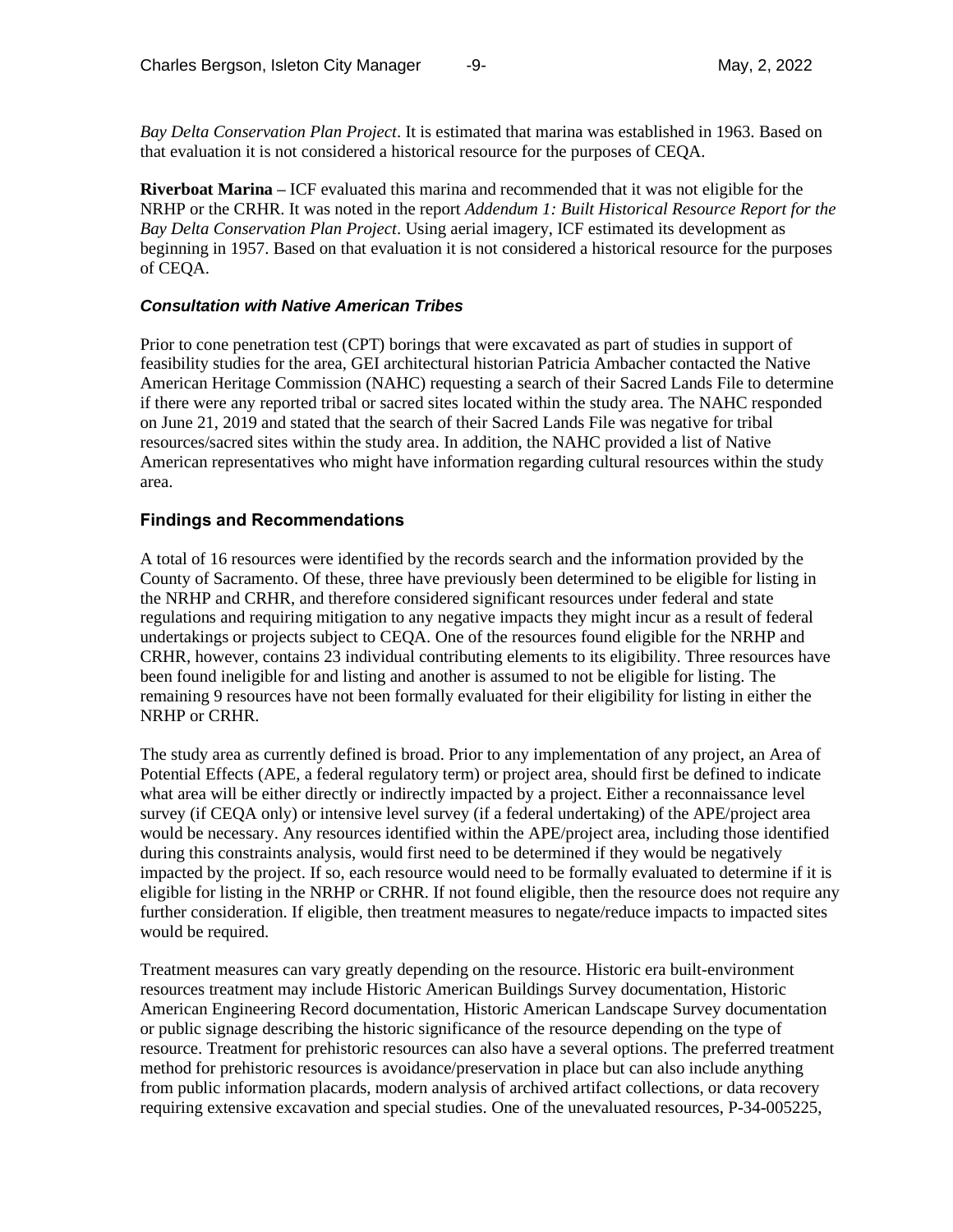has been described as having importance to several Native American tribes; likely much additional consultation will be required for this resource depending on the extent of any impacts that might result from project implementation.

## **References**

- California Office of Historic Preservation. 2012. *Directory of Properties in the Historic Property Data File for Sacramento County*. On file with the North Central Information Center, Sacramento, CA.
- ICF. *See* ICF International, Inc.
- ICF International, Inc. 2013 (September). *Addendum 1 to the Built Historical Resources Evaluation Report for the Bay Delta Conservation Plan Project, Sacramento, Yolo Solano, San Joaquin, Contra Costa, and Alameda Counties, California. Prepared for Gail Kuenster, Division of Environmental Services, California Department of Water Resources.* On file with Sacramento County's Department of Community Development, Planning and Environmental Review.
- Maniery, Mary L. and Judith Cunningham. 1990. *National Register of Historic Places Registration Form for Isleton Chinese and Japanese Commercial Districts*. Available at [https://npgallery.nps.gov/nrhp,](https://npgallery.nps.gov/nrhp) accessed April 2018.
- NCIC. *See* North Central Information Center.
- North Central Information Center. 2018. Resource Detail Printout. On file at the North Central Information Center, California State University, Sacramento, Sacramento, CA. Obtained on April 27.
- OHP. *See* California Office of Historic Preservation.
- Tremaine. *See* Tremaine & Associates, Inc.
- Tremaine & Associates, Inc. 2018. California Department of Parks and Recreation 523 Form Set for P-34-005225 (Sacramento River TCL). On file at the North Central Information Center, California State University, Sacramento, Sacramento, CA.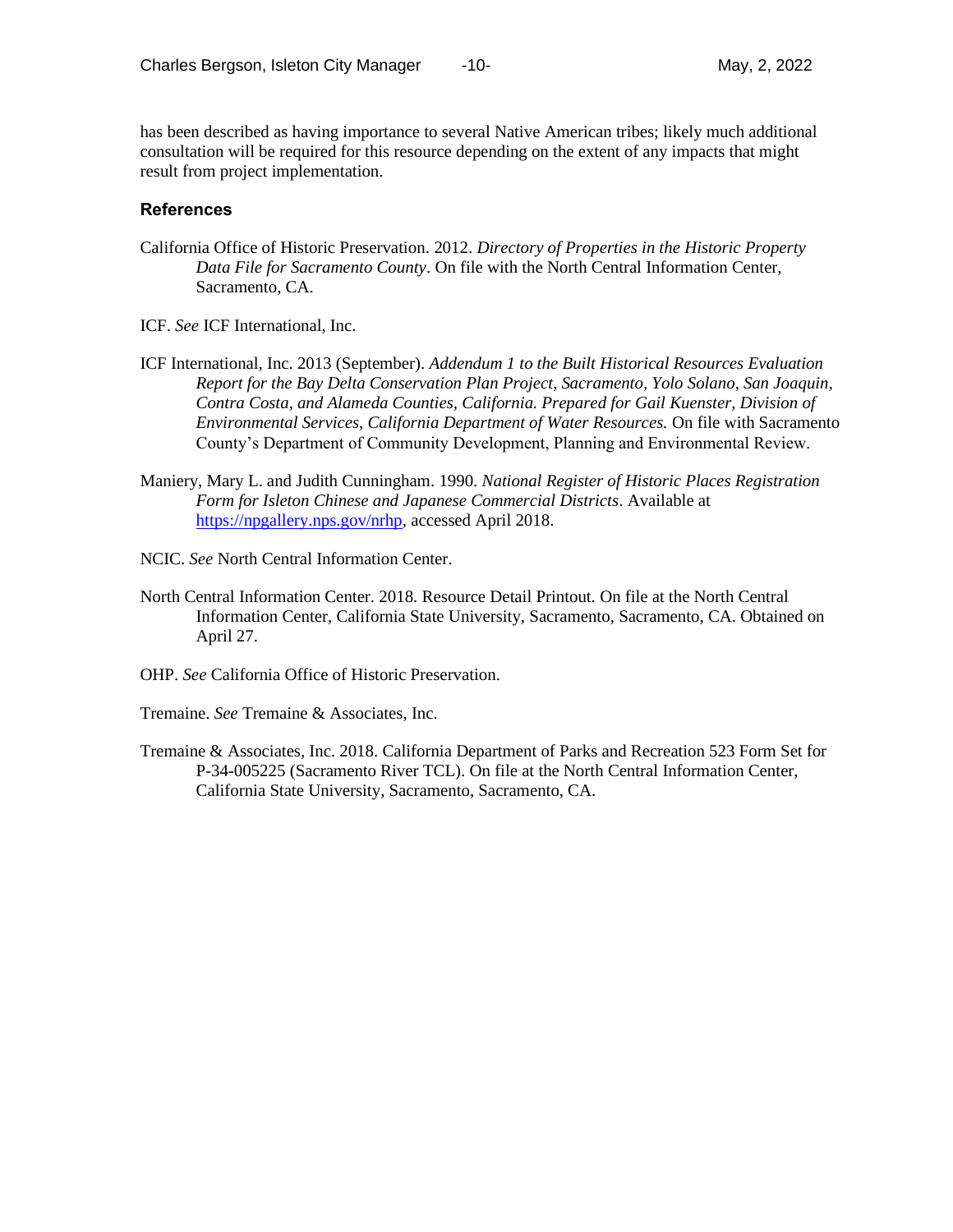

**Figure 1. Isleton Project Location and Vicinity Map with Select Cultural Resources**